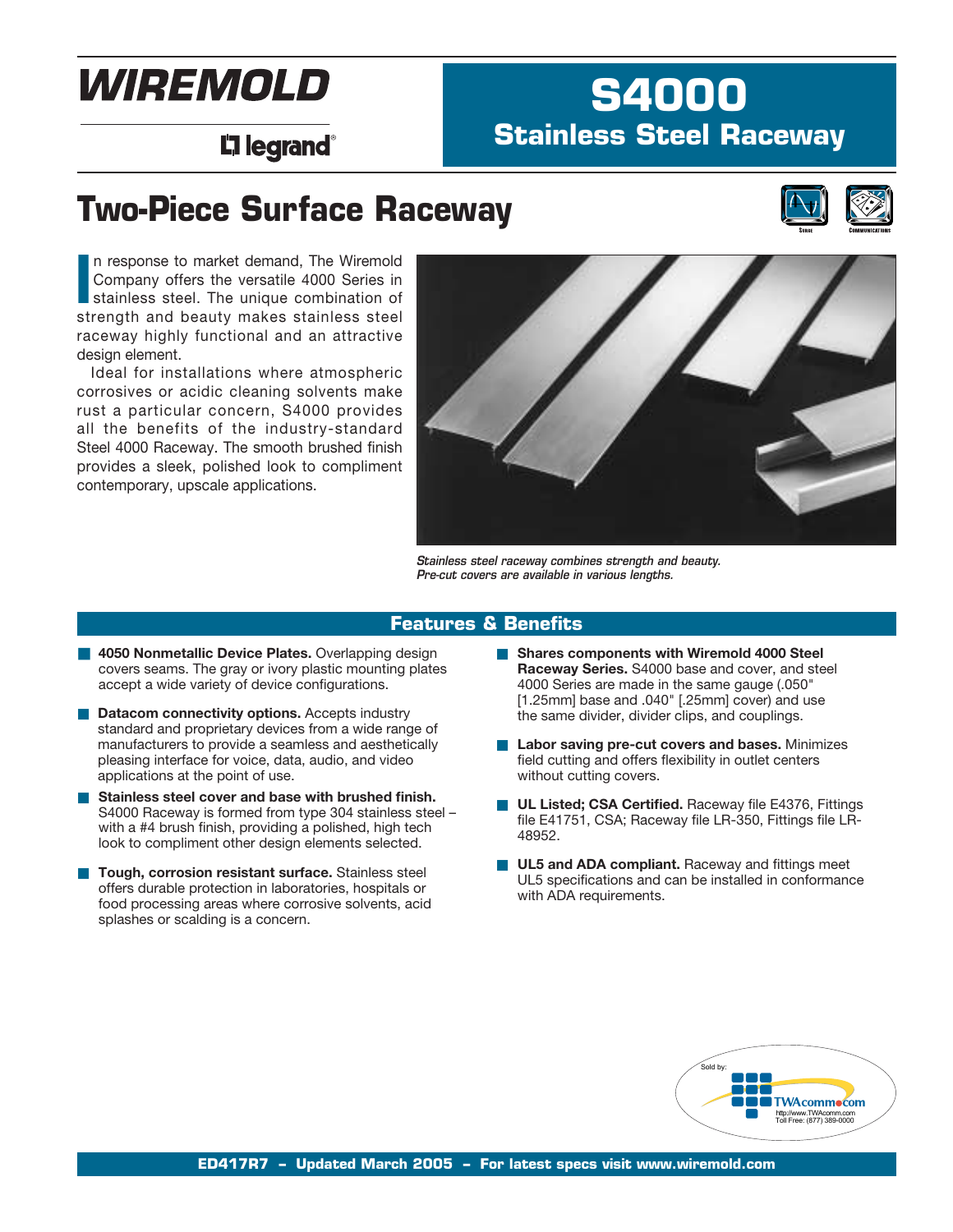|                                                       | <b>S4000 Stainless Steel Raceway</b>                                                                                                                                                                                                                |                                                          |                                                                                                                                                                                                                                                  |  |
|-------------------------------------------------------|-----------------------------------------------------------------------------------------------------------------------------------------------------------------------------------------------------------------------------------------------------|----------------------------------------------------------|--------------------------------------------------------------------------------------------------------------------------------------------------------------------------------------------------------------------------------------------------|--|
| <b>Catalog No./Item</b>                               | <b>Description/Specifications</b>                                                                                                                                                                                                                   | <b>Catalog No./Item</b>                                  | <b>Description/Specifications</b>                                                                                                                                                                                                                |  |
| <b>S4000B</b><br>13/4"<br>[44mm]<br>4 3/4"<br>[121mm] | Stainless Steel Base - 1 3/4" x<br>4 3/4"x 10' [44mm x 121mm x<br>3.05m]. Base has two .260"<br>[7mm] dia. KOs 12" [3.05m]<br>from each end and on centers<br>of approximately 24" [610mm]<br>throughout. Base may be<br>divided (field installed). | G4000D<br>1 17/32"<br>[39mm]                             | <b>Divider - 0.040mm galvanized</b><br>steel. One side painted buff<br>primer for compartment identifi-<br>cation. Packed ten 5' [1.525m]<br>lengths 50' [15.24m] per carton.<br>G4001DA Divider Clips are required<br>to hold divider in place. |  |
| <b>S4000BSP</b>                                       | <b>Stainless Steel Base -</b><br>Customer specified maximum<br>length is 10' [3.05mm]. Base<br>has two .260" [7mm] dia.KOs<br>on centers of approximately 24"<br>[610mm] throughout. Base<br>may be divided (field installed).                      | 4001DA<br>[25mm]<br>4 1/2"<br>11/2"<br>[114mm]<br>[38mm] | Divider Clip (Plated) -<br>Required for holding G4000D<br>Divider in place. Use one<br>every 2 1/2' [.762m].                                                                                                                                     |  |
| <b>Stainless Steel Covers for S4000 Raceway</b>       |                                                                                                                                                                                                                                                     | 4001A<br>11/2"<br>[38mm]                                 | <b>Coupling (Galvanized Steel</b><br><b>Plated)</b> - For joining lengths<br>of G4000B. Sold in pairs                                                                                                                                            |  |
| <b>S4000C</b>                                         | 5' [1.525m] lengths.                                                                                                                                                                                                                                |                                                          | 21/2"<br>[64mm]                                                                                                                                                                                                                                  |  |
| S4000C075                                             | For mounting 4 1/2" [115mm]<br>device plates on 12" [305mm]<br>centers, 7 1/2" [191mm] lengths.                                                                                                                                                     | <b>S4010B</b>                                            | <b>Blank End Fittings - For</b><br>closing open end of S4000<br>Base. Use where no end<br>feeding is required.                                                                                                                                   |  |
| S4000C135                                             | For mounting 4 1/2" [115mm]<br>device plates on 18" [274mm]<br>centers, 13 1/2" [343mm] lengths.                                                                                                                                                    | S4010B1                                                  | <b>Blank End Fittings - For</b>                                                                                                                                                                                                                  |  |
| S4000C090                                             | For mounting 9" [229mm]<br>device plates on 18" [274mm]<br>centers, 9" [229mm] lengths.                                                                                                                                                             |                                                          | closing open end of undivided<br>S4000 Base where one end<br>feed is required. Includes<br>1 1/2" [38mm] - 3/4" [19.1mm]<br>trade size KO.                                                                                                       |  |
| S4000C195                                             | For mounting 4 1/2" [115mm]<br>device plates on 24" [610mm]<br>centers, 19 1/2" [456mm] lengths.                                                                                                                                                    | S4010B2                                                  | <b>Blank End Fittings - For</b>                                                                                                                                                                                                                  |  |
| S4000C150                                             | For mounting 9" [229mm]<br>device plates on 24" [610mm]<br>centers 15" [343mm] lengths.                                                                                                                                                             |                                                          | closing open end of S4000 Base<br>where end feeds are required.<br>Includes two 1/2" [12.7mm]<br>-3/4" [19.1mm] trade size KOs.                                                                                                                  |  |
| S4000315                                              | For mounting 4 1/2" [115mm]<br>device plates on 36" [915mm]<br>centers, 31 1/2" lengths.                                                                                                                                                            | <b>S4010D</b>                                            | <b>Entrance End Fitting - Has</b>                                                                                                                                                                                                                |  |
| S4000C270                                             | For mounting 9" [229mm]<br>device plates on 36" [915mm]<br>centers, 27" [686mm] lengths.                                                                                                                                                            |                                                          | concentric 1/2" [12.7mm] and<br>3/4" [19.1mm] trade size KOs<br>on end, sides and bottom.<br>Use punch kit for trade size                                                                                                                        |  |
| S4000C435                                             | For mounting 4 1/2" [115mm]<br>device plates on 48" [1220mm]<br>centers, 43 1/2" [1106mm]<br>lengths.                                                                                                                                               |                                                          | up to 1 1/4 [32mm]. Removable<br>divider furnished. Two No.10-32<br>ground terminals provided.                                                                                                                                                   |  |
| S4000C390                                             | For mounting 9" [229mm]<br>device plates on 48" [1220mm]<br>centers, 39" [991mm] lengths.                                                                                                                                                           | G6008A                                                   | <b>C-Hanger <math>\mathbf{\mathfrak{B}}\ \mathbf{\mathfrak{B}}</math> – For sus-</b><br>pending S4000 Raceway from<br>structural ceiling. Designed for<br>use with 3/8" [9.5mm] rod.                                                             |  |
| <b>S4000CSP</b>                                       | Pre-cut lengths to customer<br>specifications. Maximum length<br>is 5' [1.525m].                                                                                                                                                                    |                                                          | Hangers should be installed<br>no more than 5' [1.525m] apart<br>along raceway run. Can be<br>bolted back-to-back for dual<br>runs of 4000.                                                                                                      |  |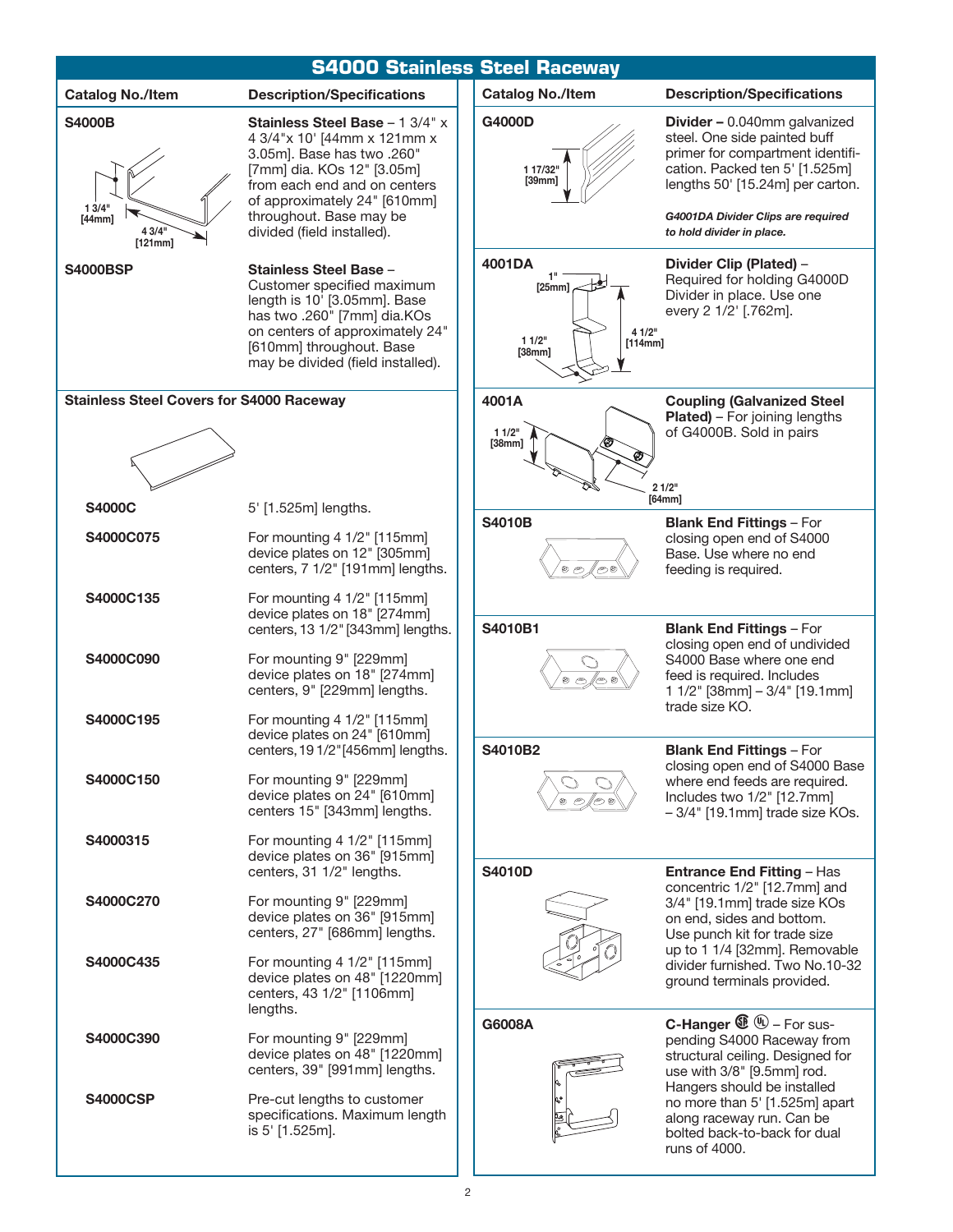

#### **Catalog No./Item Description/Specifications CM-EPLA End Plates** – Includes two outlet identification labels with clear covers and two matching screw covers. Required for mounting Pass & Seymour Activate™ and Wiremold Open System communication modules into 4050 Series device brackets. **Catalog No./Item Description/Specifications S2-EPL\* End Plates** – Includes two outlet identification labels with clear covers and two matching screw covers. Required for mounting Ortronics® Series II modules into 4050 Series device brackets. **Datacom Endplates** *A full range of fittings are available for fast Choose from the assortment of*

*and easy installations.*



*standard device plates or design your own.*

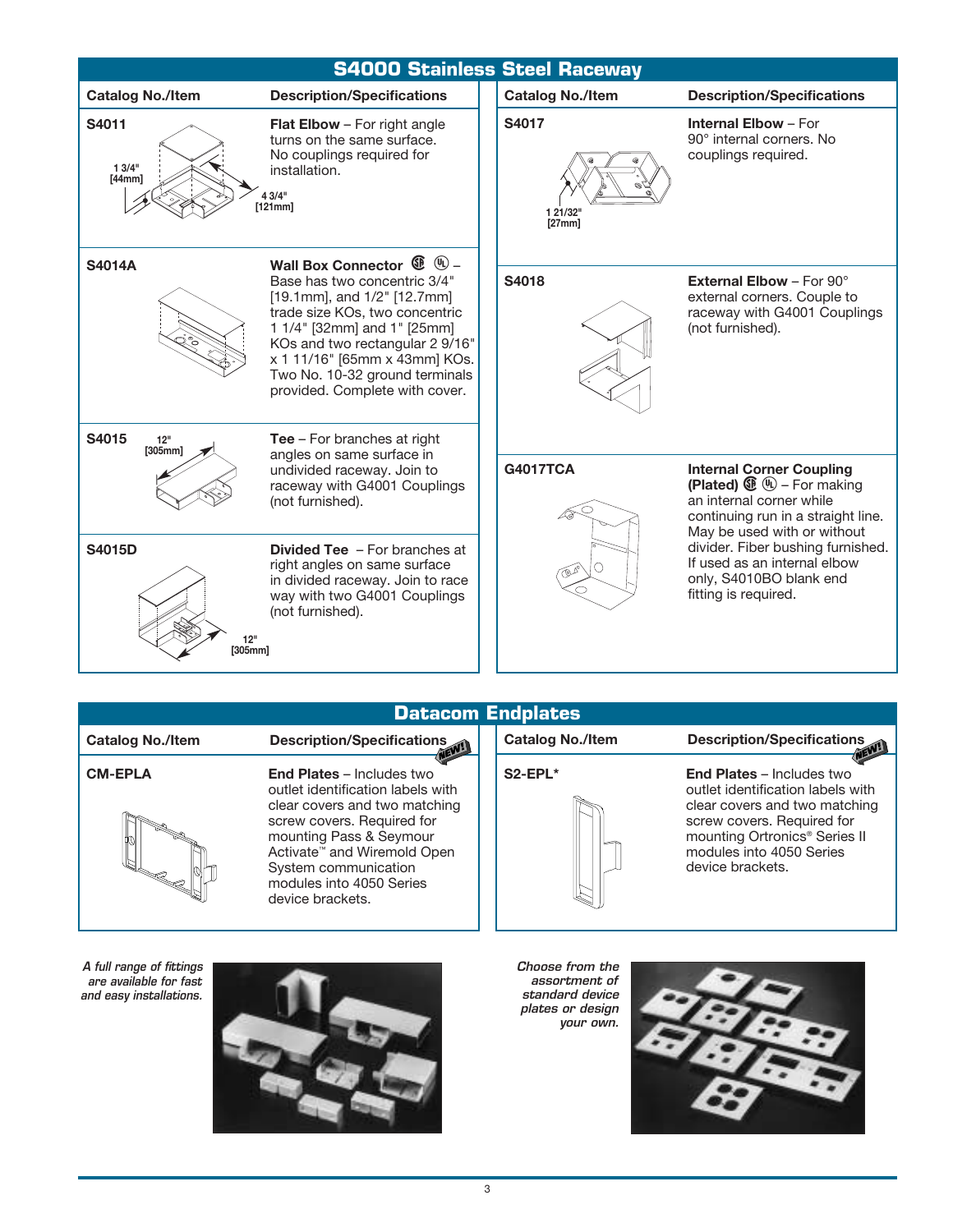| <b>S4000 Stainless Steel Device Plates</b>                                                                                                                                                                                                              |                                                                                                                                                                                                                                                      |                                                                                                                                           |                                                                                                                                                                                                                                                       |  |  |
|---------------------------------------------------------------------------------------------------------------------------------------------------------------------------------------------------------------------------------------------------------|------------------------------------------------------------------------------------------------------------------------------------------------------------------------------------------------------------------------------------------------------|-------------------------------------------------------------------------------------------------------------------------------------------|-------------------------------------------------------------------------------------------------------------------------------------------------------------------------------------------------------------------------------------------------------|--|--|
| <b>Catalog No./Item</b>                                                                                                                                                                                                                                 | <b>Description/Specifications</b>                                                                                                                                                                                                                    | <b>Catalog No./Item</b>                                                                                                                   | <b>Description/Specifications</b>                                                                                                                                                                                                                     |  |  |
| S4007C-1 <■                                                                                                                                                                                                                                             | One-Gang Device Cover (4) -<br>For horizontal mounting of<br>standard single-gang devices.<br>Use with commercially<br>available faceplate<br>(not furnished).                                                                                       | <b>S4046JRJ</b><br>U.                                                                                                                     | <b>Single Receptacle and</b><br><b>ORT</b><br><b>Telephone Outlets (1.6"</b><br>[40mm] Diameter) - For<br><b>P&amp;S</b><br>installing one simplex<br>style receptacle and two<br>RJ11/45Type data/telephone OPEN<br>connectors. Includes bridges.    |  |  |
| Single Device Fitting $\mathbb{Q}$ –<br>S4007C-1R <<br>For horizontal mounting of<br>Sentrex <sup>®</sup> Surge Protection<br>Receptacles in S4000 divided<br>or undivided. Also accepts<br>most manufacturers' GFCI<br>large twistlock and rectangular |                                                                                                                                                                                                                                                      | <b>S4048B</b>                                                                                                                             | <b>Duplex Receptacle</b><br>ORT<br><b>Cover</b> - For installing one<br>duplex receptacle cover.<br><b>P&amp;S</b><br>Includes bridges.<br>• Accepts 106 Frame.<br><b>OPEN</b>                                                                        |  |  |
| S4007C-2 →                                                                                                                                                                                                                                              | faced single-gang wiring<br>devices and two-port ACO.<br>Use with commercially available<br>faceplate (not furnished).<br>Two-Gang Device Cover (4) -                                                                                                | S4048BF <                                                                                                                                 | <b>Duplex Receptacle and</b><br><b>ORT</b><br><b>Activate MFB</b> $\mathbf{W}$ – For<br>installation of duplex<br><b>P&amp;S</b><br>style device and Activate<br>modular furniture bezel for                                                          |  |  |
|                                                                                                                                                                                                                                                         | For horizontal mounting of<br>two devices. Use with<br>commercially available two-<br>gang faceplate (not furnished).                                                                                                                                | <b>S4048R</b>                                                                                                                             | <b>OPEN</b><br>data communications.<br><b>Rectangular Receptacle</b><br><b>Cover</b> - For installing one<br>rectangular device.                                                                                                                      |  |  |
| <b>S4046DRJ</b>                                                                                                                                                                                                                                         | <b>Duplex Receptacle &amp;</b><br>ORT<br>Telephone Outlet - For<br>installing one duplex<br><b>P&amp;S</b><br>receptacle and two<br>RJ11/45 type telephone<br><b>OPEN</b><br>connectors. Complete<br>with necessary bridges.<br>• Accepts 106 Frame. | <b>S4048RF</b>                                                                                                                            | Includes bridges.<br><b>Rectangular Receptacles</b><br>ORT<br>and Activate MFB $\mathbb{W}$ – For<br>installation of rectangular<br><b>P&amp;S</b><br>style device and Activate<br>modular furniture bezel for<br><b>OPEN</b><br>data communications. |  |  |
| <b>S4046RRJ</b>                                                                                                                                                                                                                                         | <b>Rectangular Receptacles &amp;</b><br><b>ORT</b><br>Telephone Outlets - For<br>installing one decorator style<br><b>P&amp;S</b><br>device and two RJ11/45 type<br>data/telephone connectors.<br><b>OPEN</b><br>Includes bridges.                   | $V4050 +$<br>G4050 <                                                                                                                      | <b>Nonmetallic Device</b><br><b>ORT</b><br><b>Mounting Bracket -</b><br>For mounting power and<br><b>P&amp;S</b><br>communication devices.<br>Trim plate overlaps raceway<br><b>OPEN</b><br>cover providing a seamless<br>transition between cover    |  |  |
| S4046B-2<br><b>S4046DRJ-2</b>                                                                                                                                                                                                                           | <b>Double Duplex</b><br>ORT<br><b>Receptacle Cover -</b><br>For installing two duplex<br><b>P&amp;S</b><br>style receptacles.<br>Includes bridges.<br><b>OPEN</b><br>• Accepts 106 Frame.<br>Double In-Line Duplex and                               |                                                                                                                                           | fittings. For use with:<br>• 5507 Series Faceplates<br>• Ortronics <sup>®</sup> TracJack &<br><b>Series II Modules</b><br>• Pass & Seymour Activate<br><b>Series Inserts</b><br>• Wiremold Open System<br><b>Communication Modules</b>                |  |  |
| 0 <sup>0</sup><br>IJ.                                                                                                                                                                                                                                   | ORT<br>Telephone Outlets - For<br>installing two duplex style<br><b>P&amp;S</b><br>receptacles. Includes bridges.<br>• Accepts 106 Frame.<br><b>OPEN</b>                                                                                             | <b>S4086A</b>                                                                                                                             | <b>Panel Connector <math>\mathbf{\mathfrak{B}}\mathbf{\oplus}</math> – To</b><br>connect S4000 with surface type<br>panel boxes. Accommodates<br>maximum wire capacity of S4000<br>System. Separate C-shaped                                          |  |  |
| <b>S4046ARJ</b>                                                                                                                                                                                                                                         | <b>Single Receptacle and</b><br>ORT<br><b>Telephone Outlets (1.4"</b><br>[35mm] Diameter) - For<br><b>P&amp;S</b><br>installing one simplex style<br>receptacle and two RJ11/45                                                                      |                                                                                                                                           | flange fits around raceway,<br>covering any irregularities from<br>cutting into box. Cut 4 3/4" x<br>1 3/4" [121mm x 44mm] hole<br>in panel box.                                                                                                      |  |  |
|                                                                                                                                                                                                                                                         | <b>OPEN</b><br>Type data/telephone<br>connectors. Includes bridges.                                                                                                                                                                                  | <b>IMPORTANT!</b><br>If your needs differ from these shown, simply design your own<br>using the custom design fax form (shown on page 8). |                                                                                                                                                                                                                                                       |  |  |

<sup>m</sup>*For Canadian installations add the prefix C to the catalog number.*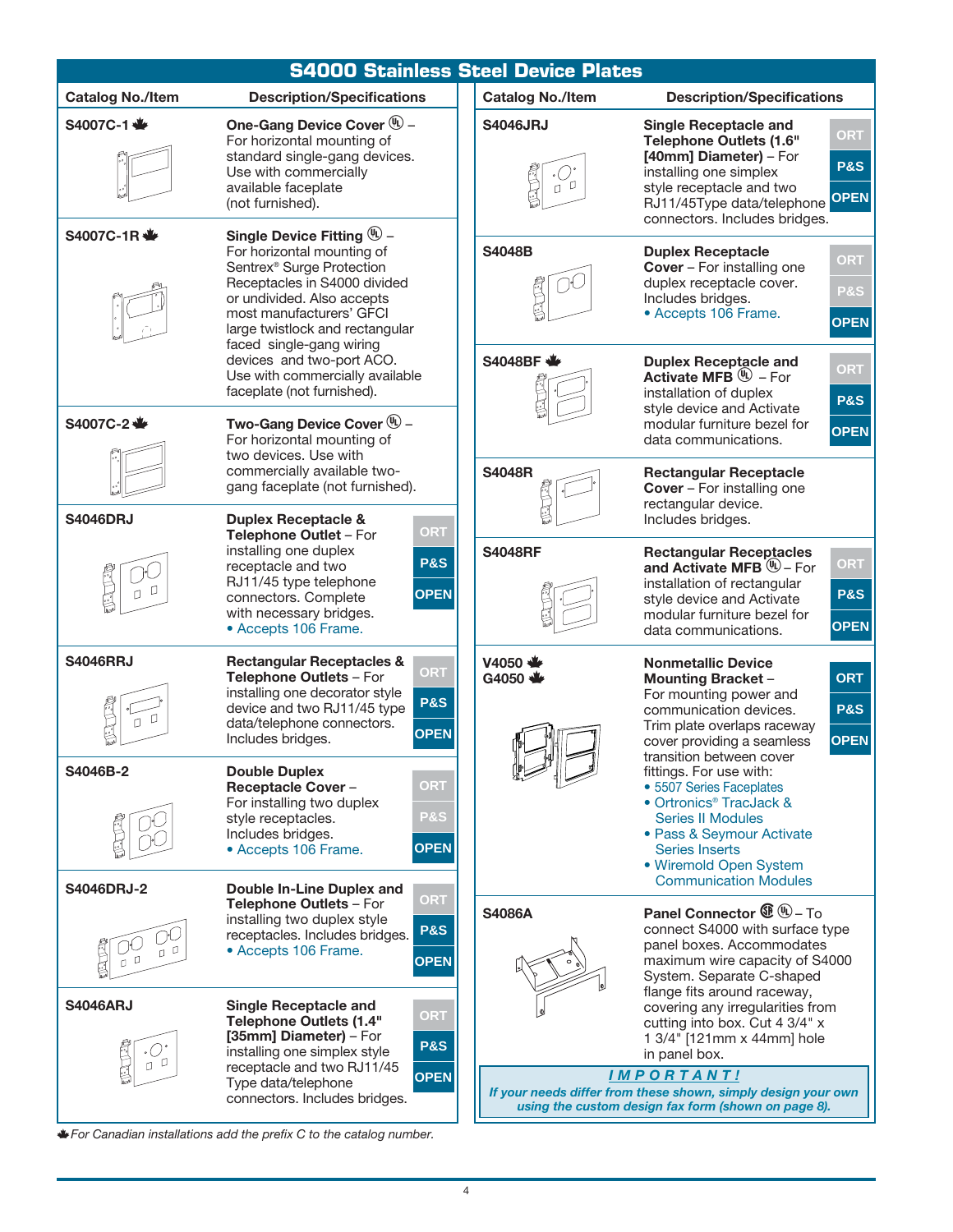|                         |                                            |                                                                                                                               |                                      | <b>5507 Series Faceplates</b>  |                                                                                                                                                   |                                                     |
|-------------------------|--------------------------------------------|-------------------------------------------------------------------------------------------------------------------------------|--------------------------------------|--------------------------------|---------------------------------------------------------------------------------------------------------------------------------------------------|-----------------------------------------------------|
| <b>Catalog No./Item</b> |                                            | <b>Description/Specifications</b>                                                                                             |                                      | <b>Catalog No./Item</b>        | <b>Description/Specifications</b>                                                                                                                 |                                                     |
| 5507AD*                 |                                            | Modular Furniture Adapter -<br>• For mounting Activate<br>modular furniture<br>bezel and other modular<br>furniture adapters. | ORT<br><b>P&amp;S</b><br><b>OPEN</b> | 5507RJ*<br>$\Box$              | Dual RJ11/RJ45<br><b>Connector Faceplate -</b><br>• For mounting one or two<br>RJ type connectors - has<br>one opening and a KO for<br>the other. | <b>ORT</b><br><b>P&amp;S</b><br><b>OPEN</b>         |
| 5507B*<br>5507D*        |                                            | <b>Blank Faceplate - For covering</b><br>unused compartments in the<br>device bracket.<br><b>Duplex Faceplate -</b>           | ORT                                  | 5507FRJ*<br>$\beta$<br>$\beta$ | Flush Dual RJ11/RJ45<br><b>Faceplate - Same as</b><br>5507RJ except the<br>connectors are<br>recessed to provide a<br>flush installation.         | <b>ORT</b><br><b>P&amp;S</b><br><b>OPEN</b>         |
|                         |                                            | For covering duplex<br>style devices.<br>• Accepts 106 Frame.                                                                 | P&S<br><b>OPEN</b>                   | 5507RJI*                       | One RJ & One IBM<br>Faceplate - For<br>mounting one RJ and<br>one IBM type connector.                                                             | <b>ORT</b><br>P&S                                   |
| 5507R*                  |                                            | Rectangular Faceplate -<br>For covering rectangular<br>style devices.                                                         |                                      | 5507-4TJ*                      | Ortronics <sup>®</sup> Faceplate -                                                                                                                | <b>OPEN</b>                                         |
| 5507S*                  |                                            | <b>Rectangular Spacer - For</b><br>mounting commercial device<br>plates. Installs between the<br>device bracket and a device. |                                      |                                | For mounting Ortronics<br>datacom inserts.<br>• Accepts four<br><b>TracJack Devices.</b>                                                          | <b>ORT</b><br><b>P&amp;S</b><br>OPEN<br><b>NEW!</b> |
| 5507SW*                 | $\cal O$<br>$\mathcal{D}$<br>$\mathcal{O}$ | <b>Switch Faceplate - For covering</b><br>standard toggle switches.                                                           |                                      | 5507-6TJ*                      | Ortronics <sup>®</sup> Faceplate -<br>For mounting Ortronics<br>datacom inserts.<br>• Accepts six<br><b>TracJack Devices.</b>                     | <b>ORT</b><br><b>P&amp;S</b><br><b>OPEN</b>         |
| 5507T1*                 |                                            | Single Receptacle Faceplate -<br>For covering single receptacles -<br>1.59" [40.4mm] diameter.                                |                                      |                                |                                                                                                                                                   |                                                     |
| 5507T2*                 |                                            | Single Receptacle Faceplate -<br>For covering single receptacles -<br>1.41" [35.8mm] diameter.                                |                                      |                                |                                                                                                                                                   |                                                     |

*NOTE: All faceplates are 4 1/4" long x 1 11/16" wide [108mm x 43mm]. \* Add "G" suffix to indicate gray finish. Not for use with 4048BF and 4048RF Device Covers.*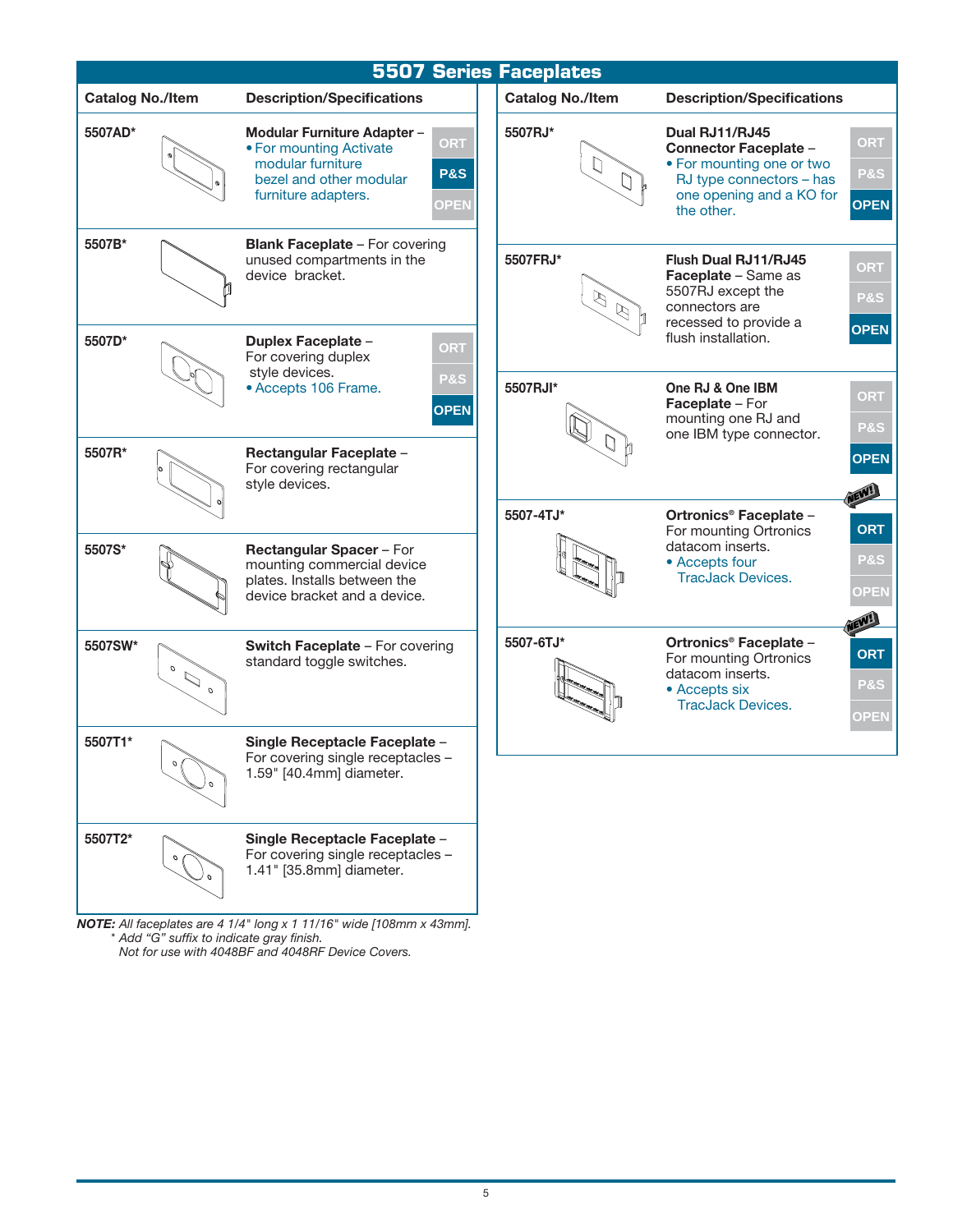| <b>S4000 Raceway Wire Fill Capacities for Power</b> |                               |       |                                        |                |                                                                                           |                |                                                                                          |                |                                                                                          |                |
|-----------------------------------------------------|-------------------------------|-------|----------------------------------------|----------------|-------------------------------------------------------------------------------------------|----------------|------------------------------------------------------------------------------------------|----------------|------------------------------------------------------------------------------------------|----------------|
|                                                     |                               |       | <b>NUMBER OF CONDUCTORS (40% FILL)</b> |                |                                                                                           |                |                                                                                          |                |                                                                                          |                |
| <b>WIRE SIZE</b><br><b>THHN/THWN</b>                | O.D.<br><b>Inches</b><br>[mm] |       | <b>WITHOUT DEVICES</b>                 |                | <b>WITH DUPLEX</b><br><b>RECT. DEVICES</b><br>1.59 IN <sup>2</sup> [1025mm <sup>2</sup> ] |                | <b>WITH SURGE/</b><br><b>GFCI DEVICES</b><br>2.30 IN <sup>2</sup> [1485mm <sup>2</sup> ] |                | <b>LARGE SINGLE</b><br><b>RECEPTACLES</b><br>3.00 IN <sup>2</sup> [1935mm <sup>2</sup> ] |                |
|                                                     |                               |       | UNDIV.                                 | <b>DIVIDED</b> | <b>UNDIV.</b>                                                                             | <b>DIVIDED</b> | UNDIV.                                                                                   | <b>DIVIDED</b> | UNDIV.                                                                                   | <b>DIVIDED</b> |
| <b>14 AWG</b>                                       | 0.111                         | [2.8] | 296                                    | 127            | 165                                                                                       | 78             | 107                                                                                      | 49             | 49                                                                                       | 20             |
| <b>12 AWG</b>                                       | 0.130                         | [3.3] | 216                                    | 93             | 120                                                                                       | 57             | 78                                                                                       | 36             | 36                                                                                       | 15             |
| <b>10 AWG</b>                                       | 0.164                         | [4.2] | 136                                    | 58             | 76                                                                                        | 36             | 49                                                                                       | 22             | 22                                                                                       | 9              |
| 8 AWG                                               | 0.216                         | [5.5] | 78                                     | 33             | 43                                                                                        | 20             | 28                                                                                       | 13             | 13                                                                                       | 5              |
| 6 AWG                                               | 0.254                         | [6.5] | 56                                     | 24             | 31                                                                                        | 15             | 20                                                                                       | 9              | 9                                                                                        | 3              |
| 4 AWG                                               | 0.324                         | [8.2] | 34                                     | 15             | $\Omega$                                                                                  | $\Omega$       | $\Omega$                                                                                 | $\Omega$       |                                                                                          | $\Omega$       |
| 3 AWG                                               | 0.352                         | [8.9] | 29                                     | 12             | $\Omega$                                                                                  | $\Omega$       | $\Omega$                                                                                 | <sup>0</sup>   | O                                                                                        | $\Omega$       |
| 2 AWG                                               | 0.384                         | [9.8] | 24                                     | 10             | O                                                                                         | 0              | 0                                                                                        | 0              | O                                                                                        | 0              |

*\* For additional information, refer to section T1 of the current version of catalog ED439 (Buyer's Guide)*

|                     | <b>S4000 Raceway Wire Fill Capacities for Data/Communications</b> |                      |                |                |                      |                  |                      |
|---------------------|-------------------------------------------------------------------|----------------------|----------------|----------------|----------------------|------------------|----------------------|
| <b>CABLE</b>        |                                                                   | O.D.                 |                | <b>DIVIDED</b> |                      | <b>UNDIVIDED</b> |                      |
| <b>TYPE</b>         | <b>CATEGORY / DESIGNATION</b>                                     | <b>Inches</b>        | [mm]           |                | 20% FILL* 40% FILL** |                  | 20% FILL* 40% FILL** |
| <b>UNSHIELDED</b>   | 4-pair, 24 AWG Cat 3                                              | 0.190                | [4.8]          | 24             | 49                   | 50               | 101                  |
| <b>TWISTED PAIR</b> | 4-pair, 24 AWG Cat 5e                                             | 0.210                | [5.3]          | 20             | 40                   | 41               | 83                   |
|                     | 4-pair, 24 AWG Cat 6                                              | 0.250                | [6.3]          | 14             | 28                   | 29               | 58                   |
| <b>TELEPHONE</b>    | 2-pair, 24 AWG                                                    | 0.140                | [3.6]          | 45             | 90                   | 93               | 187                  |
|                     | 3-pair, 24 AWG                                                    | 0.150                | [3.8]          | 39             | 79                   | 81               | 163                  |
|                     | 4-pair, 24 AWG                                                    | 0.190                | [4.8]          | 24             | 49                   | 50               | 101                  |
|                     | 25-pair, 24 AWG                                                   | 0.410                | [10.4]         | 5              | 10                   | 10               | 21                   |
| COAXIAL             | <b>RG58/U</b>                                                     | 0.195                | [5.0]          | 23             | 46                   | 48               | 96                   |
|                     | <b>RG59/U</b>                                                     | 0.242                | [6.1]          | 15             | 30                   | 31               | 62                   |
|                     | <b>RG62/U</b>                                                     | 0.242                | [6.1]          | 15             | 30                   | 31               | 62                   |
|                     | RG6/U                                                             | 0.270                | [6.9]          | 12             | 24                   | 25               | 50                   |
| <b>TWINAXIAL</b>    | 100 Ohm                                                           | 0.330                | [8.4]          | 8              | 16                   | 16               | 33                   |
| <b>SHIELDED</b>     | TYPE <sub>1</sub>                                                 | 0.390                | [9.9]          | 5              | 11                   | 12               | 24                   |
| <b>TWISTED PAIR</b> | TYPE <sub>2</sub>                                                 | 0.465                | [11.8]         |                | 8                    | 8                | 16                   |
|                     | TYPE 3                                                            | 0.245                | [6.2]          | 14             | 29                   | 30               | 61                   |
| <b>FIBER</b>        | Mini ZipCord                                                      | $0.079 \times 0.157$ | $[2 \times 4]$ | 56             | 112                  | 116              | 232                  |
|                     | ZipCord                                                           | $0.118 \times 0.236$ | $[3 \times 6]$ | 25             | 50                   | 51               | 103                  |
|                     | Round 4 Strand Fiber                                              | 0.187                | [4.8]          | 25             | 51                   | 52               | 104                  |
|                     | Round 6 Strand Fiber                                              | 0.256                | [6.5]          | 13             | 27                   | 27               | 55                   |

*\* 20% cable fill is calculated to approximate reduction in cable capacity due to connectors mounted within raceway and fittings that may restrict cross sectional area.*

*\*\* 40% cable fill is the maximum designed cable fill based on a proposed revision to TIA/EIA 569-A.*



*NOTE: Illustration is for showing product applications only.*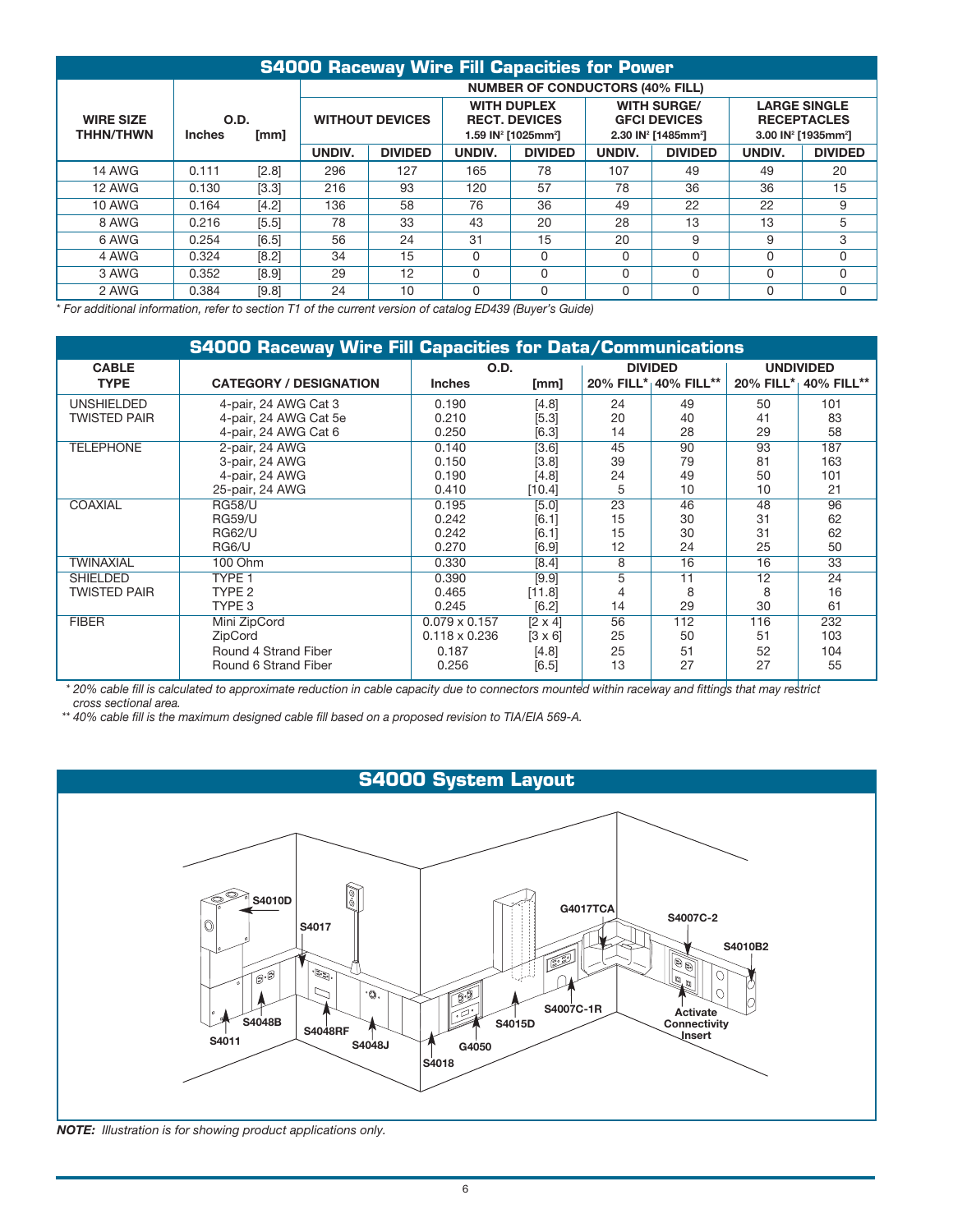### **Custom Design Fax Form**

### **S4000 Stainless Steel Raceway Made to Order Device Plates**

## **Custom Design Fax Form 519-843-5980**

| A variety of punched openings<br>are offered to accommodate<br>the most sophisticated | D<br><b>Standard Duplex Receptacle</b><br>$\circ$                            |  |  |  |
|---------------------------------------------------------------------------------------|------------------------------------------------------------------------------|--|--|--|
| wiring applications.<br>1. Select the punched<br>device opening.                      | R<br>Decorator Style Duplex Receptacle<br>$\circ$                            |  |  |  |
| 2. Write letter on right<br>hand column of chart.<br>3. Enter quantity.               | <b>RJ</b><br>Two RJ11/45 Telephone Connectors                                |  |  |  |
|                                                                                       | A<br>Single Receptacle (1.4" [35.6mm] Dia.)<br>$\circ$<br>$\circ$            |  |  |  |
|                                                                                       | J<br>Single Receptacle (1.6" [40.6mm] Dia.)                                  |  |  |  |
|                                                                                       | K<br>One 1/2" [12.7mm] - 3/4" [19.1mm]<br>KO with 1/2" [12.7mm] I.D. Grommet |  |  |  |
|                                                                                       | M<br>One IBM style connector                                                 |  |  |  |
|                                                                                       | F<br>One Activate Modular Furniture Bezel                                    |  |  |  |
| 4 1/2" [114mm] Device Plates                                                          | 9" [229mm] Device Plates                                                     |  |  |  |
| 1<br>1<br>$\overline{2}$                                                              | 1<br>$\overline{2}$<br>$\overline{c}$<br>1<br>3<br>$\overline{4}$            |  |  |  |
| Qty.<br>Qty.<br>$\overline{1}$<br>$\overline{2}$<br>$\overline{1}$                    | Qty.<br>1<br>Qty.<br>$\overline{2}$<br>$\mathbf{3}$<br>$2^{\circ}$<br>1<br>4 |  |  |  |
|                                                                                       |                                                                              |  |  |  |

*NOTE: Necessary device brackets are supplied with device plates.*